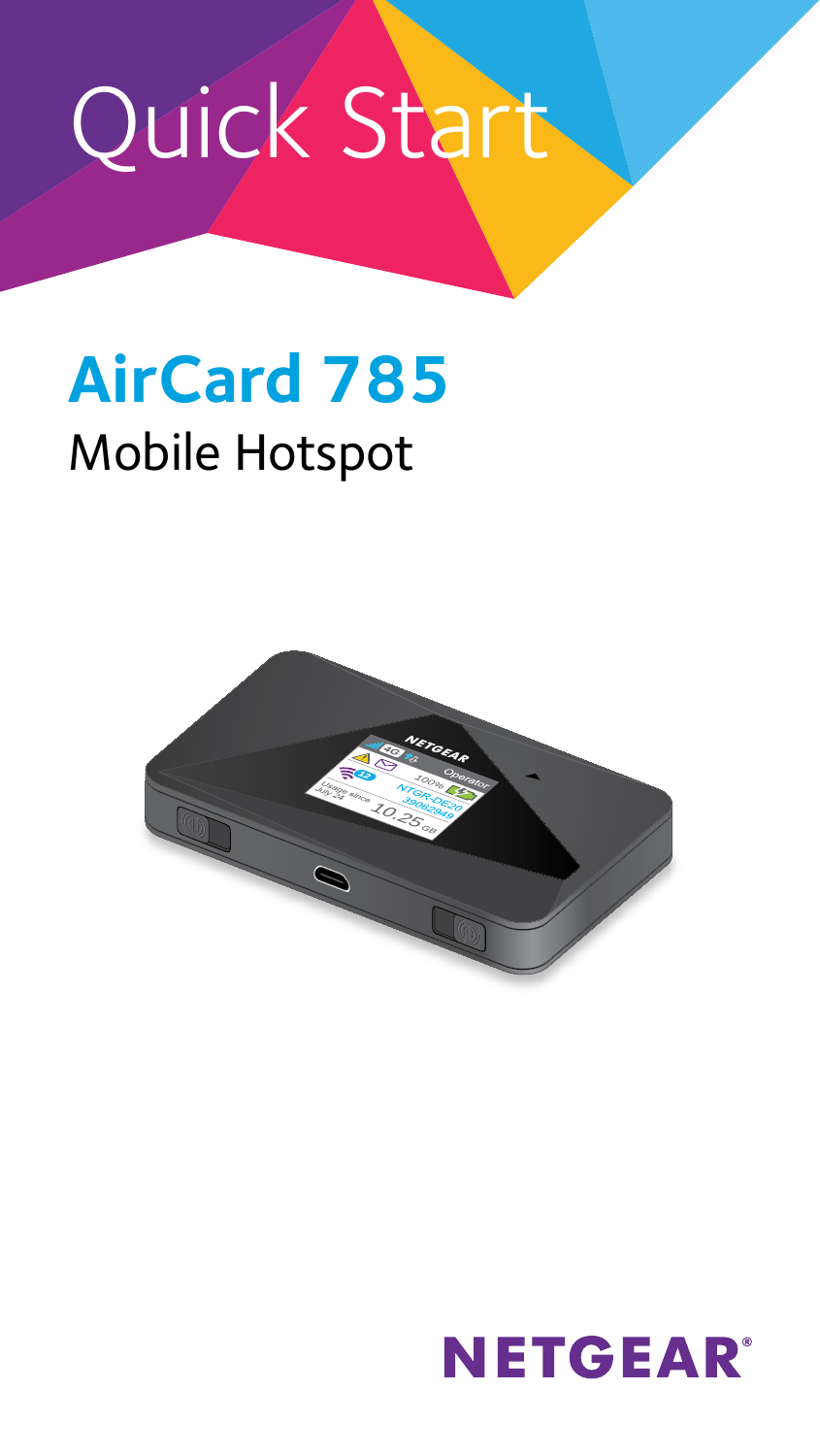## **Meet Your Hotspot**

Before you connect your hotspot, familiarize yourself with its LCD screen, icons, buttons, and connectors.

#### **Buttons and Connectors**



#### **Status LED**

The status LED indicates data connection status:

- **Blue, slow blink**. Ready.
- **Blue, double blink**. Transferring data.
- **Amber, slow blink**. The hotspot is not connected to the network. For more information, see *[Why can't my hotspot](#page-14-0)  [connect to the Internet?](#page-14-0)* on page 15.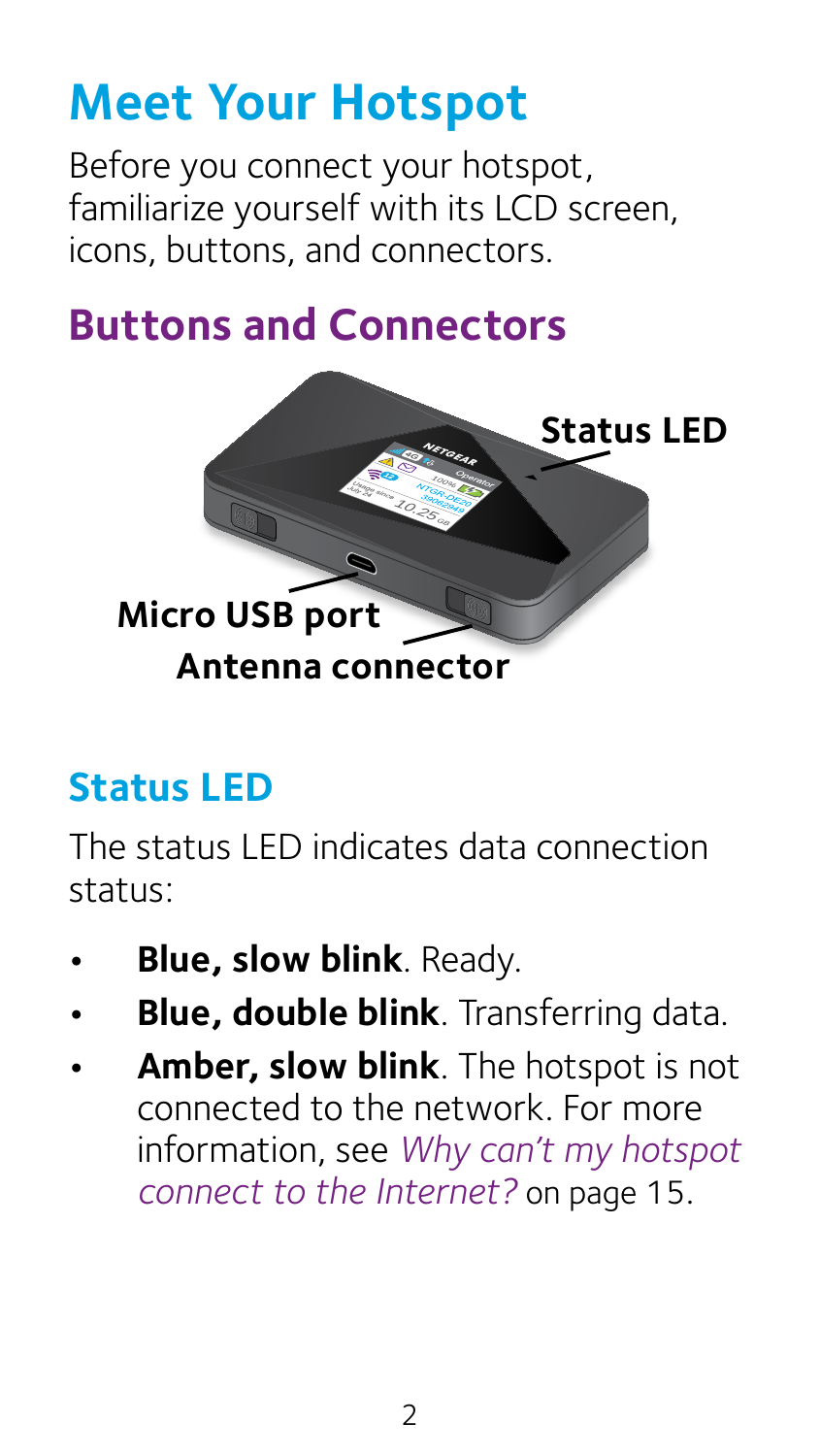

#### **Navigation Button**

Press the **Navigation** button to cycle through the LCD screens.

#### **Power Button**

Press and hold the **Power** button for two seconds to power the hotspot on, five seconds to turn the hotspot off.

### **LCD Screen**

The LCD screen displays icons, data usage, your WiFi name, and your WiFi password.

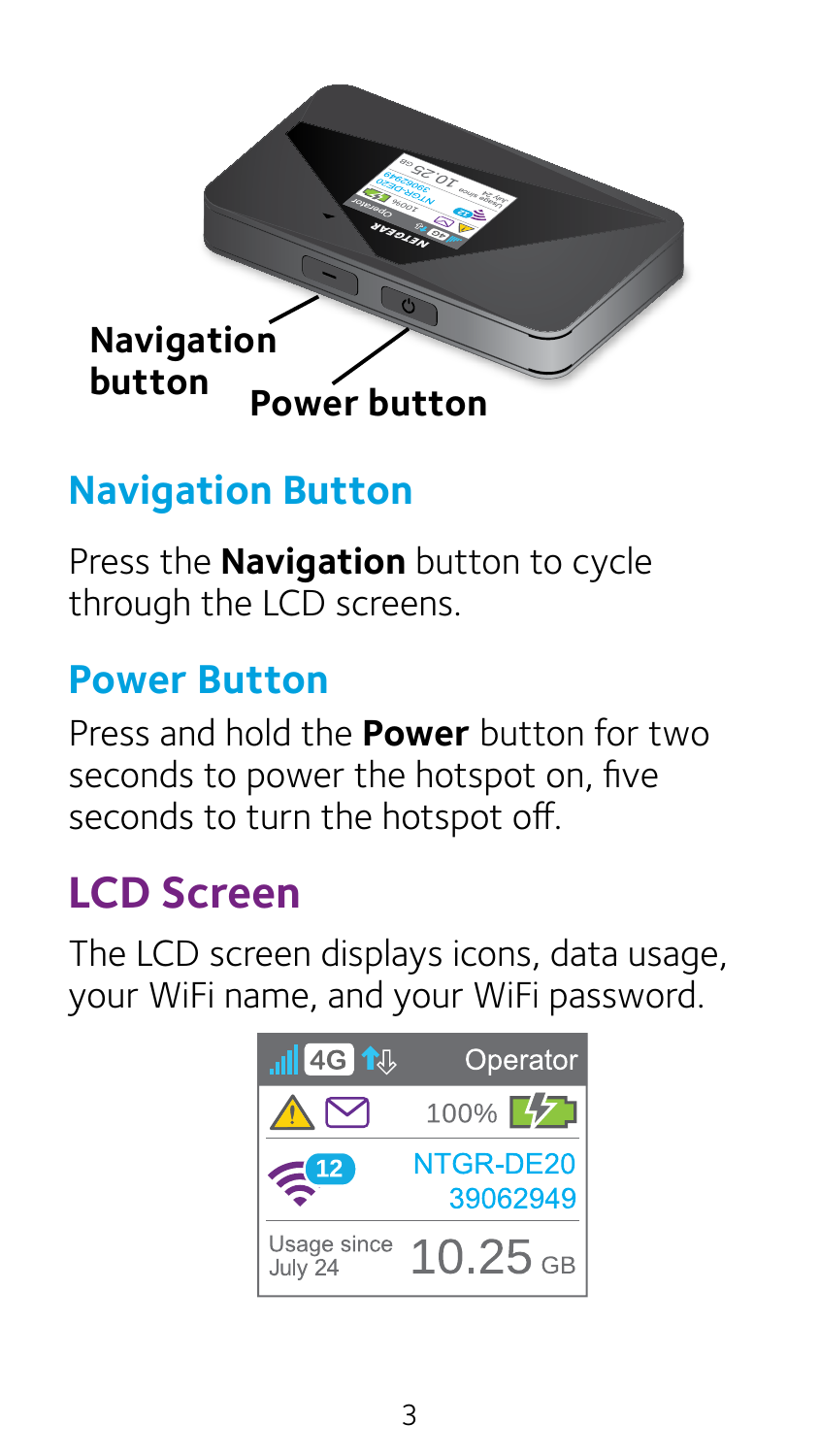| Icon | <b>Description</b>                                                                      |
|------|-----------------------------------------------------------------------------------------|
|      | <b>1 bar</b> . The hotspot signal is weak.                                              |
|      | <b>5 bars</b> . The hotspot signal is strong.                                           |
|      | Available network technology; varies<br>by service provider coverage.                   |
|      | <b>Blue/white.</b> WiFi offload is enabled<br>while the hotspot is connected to<br>WiFi |
|      | <b>Gray.</b> WiFi offload is enabled while<br>the hotspot is not connected to WiFi.     |
|      | Solid arrows display when the<br>hotspot is transmitting data.                          |
|      | System alerts require attention.                                                        |
|      | You received new SMS messages.                                                          |
|      | The percentage of remaining battery<br>charge.                                          |
|      | The battery charge is less than 5%.                                                     |
|      | <b>Purple</b> . WiFi is active.                                                         |
|      | Gray. WiFi is inactive.                                                                 |
|      | The number indicates the number of<br>devices that are connected.                       |

4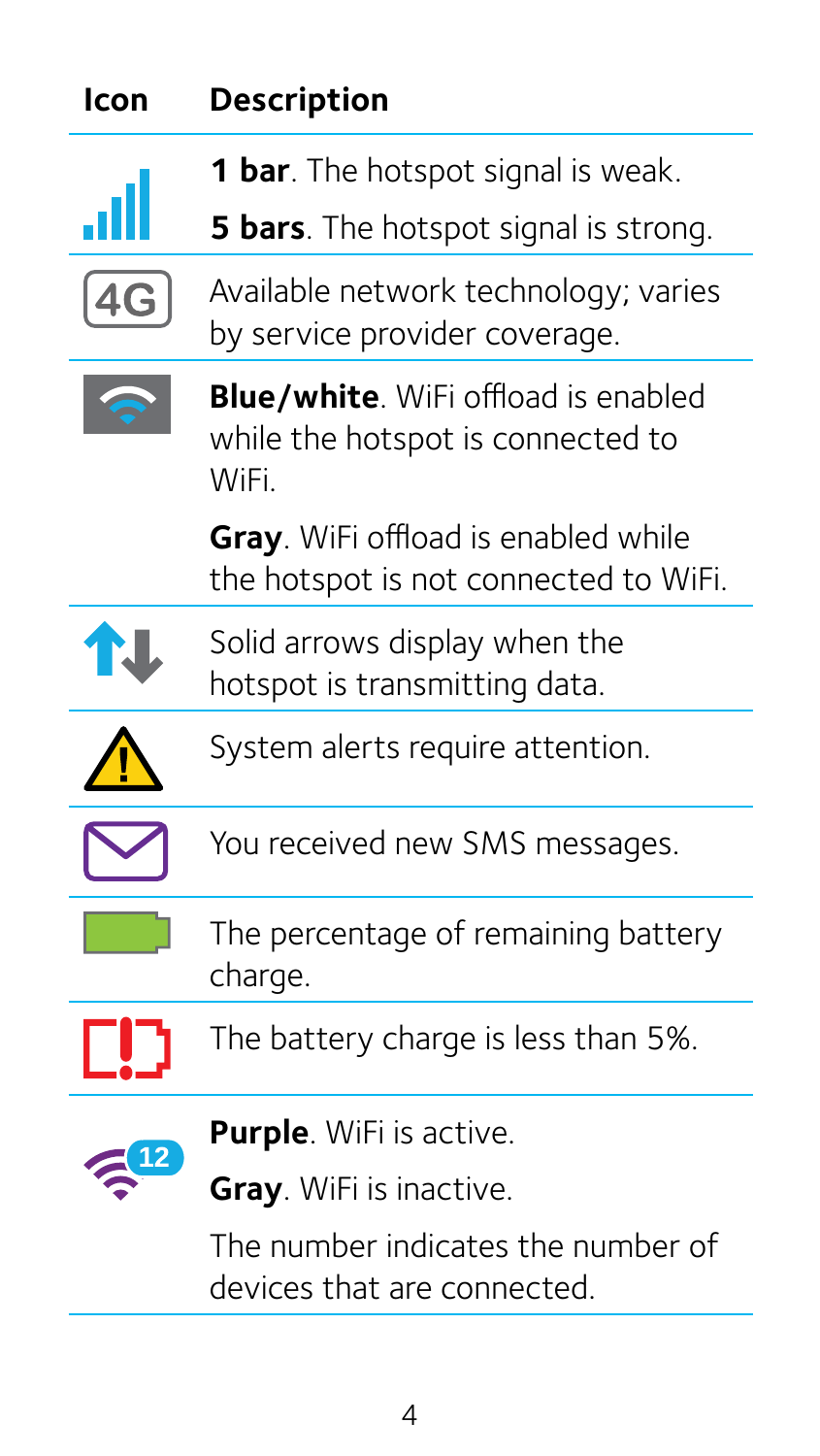## **Set Up Your Hotspot**

Before you connect to your hotspot, you must insert a micro-SIM card, power up the hotspot, and charge your battery.

Note: To obtain a micro-SIM card, contact your Internet service provider.

#### ¾ **To insert the micro-SIM card:**

1. Remove the back cover using the thumb catch on the corner of the hotspot.



- 2. Remove the battery.
- 3. Insert the micro-SIM card.

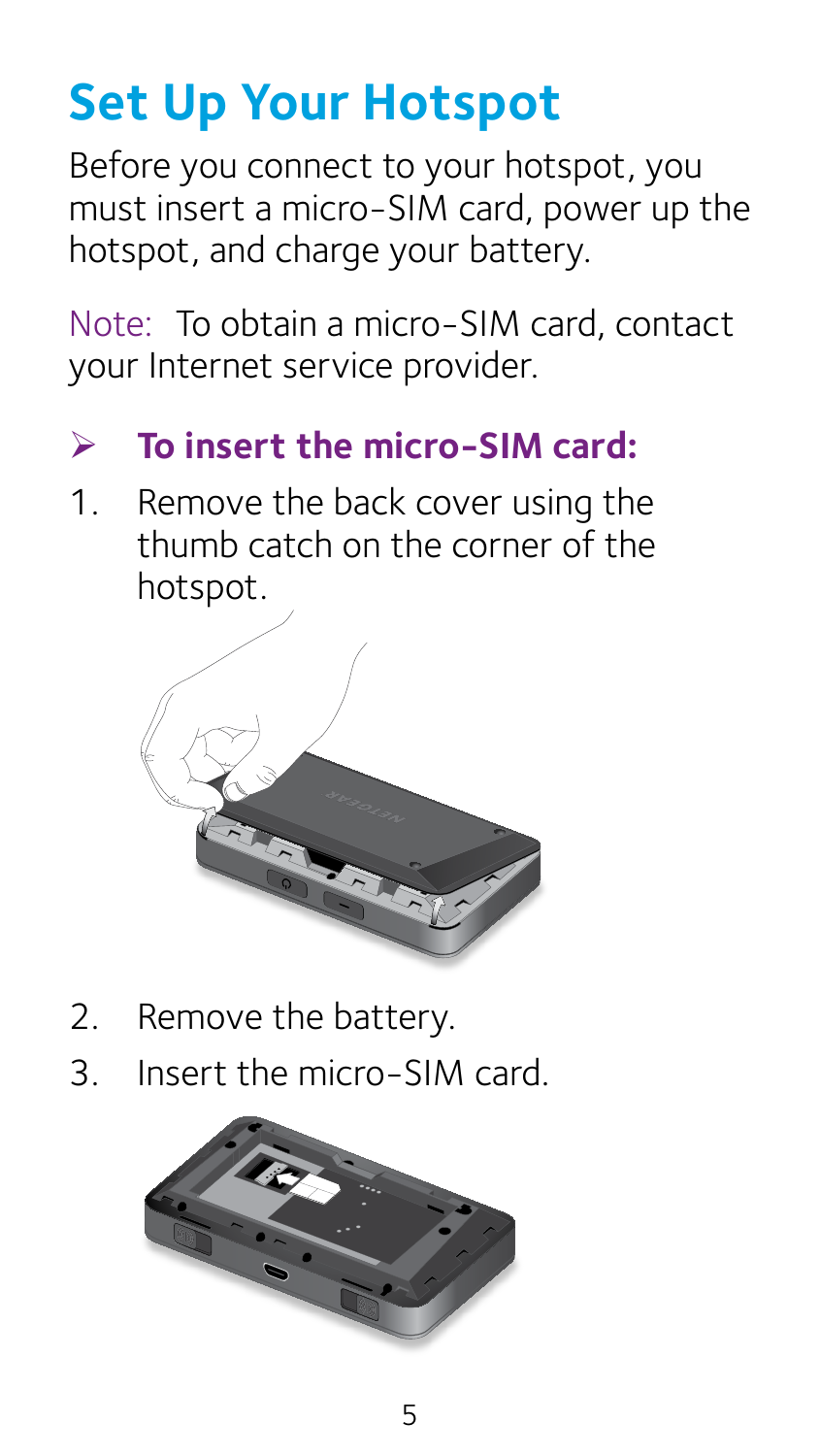- 4. Ensure that the micro-SIM card is seated securely.
- 5. Reinstall the battery. If the battery does not install easily, check the orientation.
- 6. Replace the cover.
- ¾ **To power on your hotspot:**

Press and hold the **Power** button until the LCD screen lights.

- ¾ **To recharge your battery:**
- 1. Connect the micro-USB cable to your hotspot.
- 2. Connect the other end of the cable to the USB port on your computer or other device.

Note: Your battery comes partially charged.

- ¾ **To connect to your mobile hotspot:**
- 1. Ensure that WiFi is enabled on your computer or other device.
- 2. On your computer or other device, search for WiFi networks:
	- For Windows devices, click the **Internet Access** icon.
	- For Mac devices, from the WiFi menu, select the network.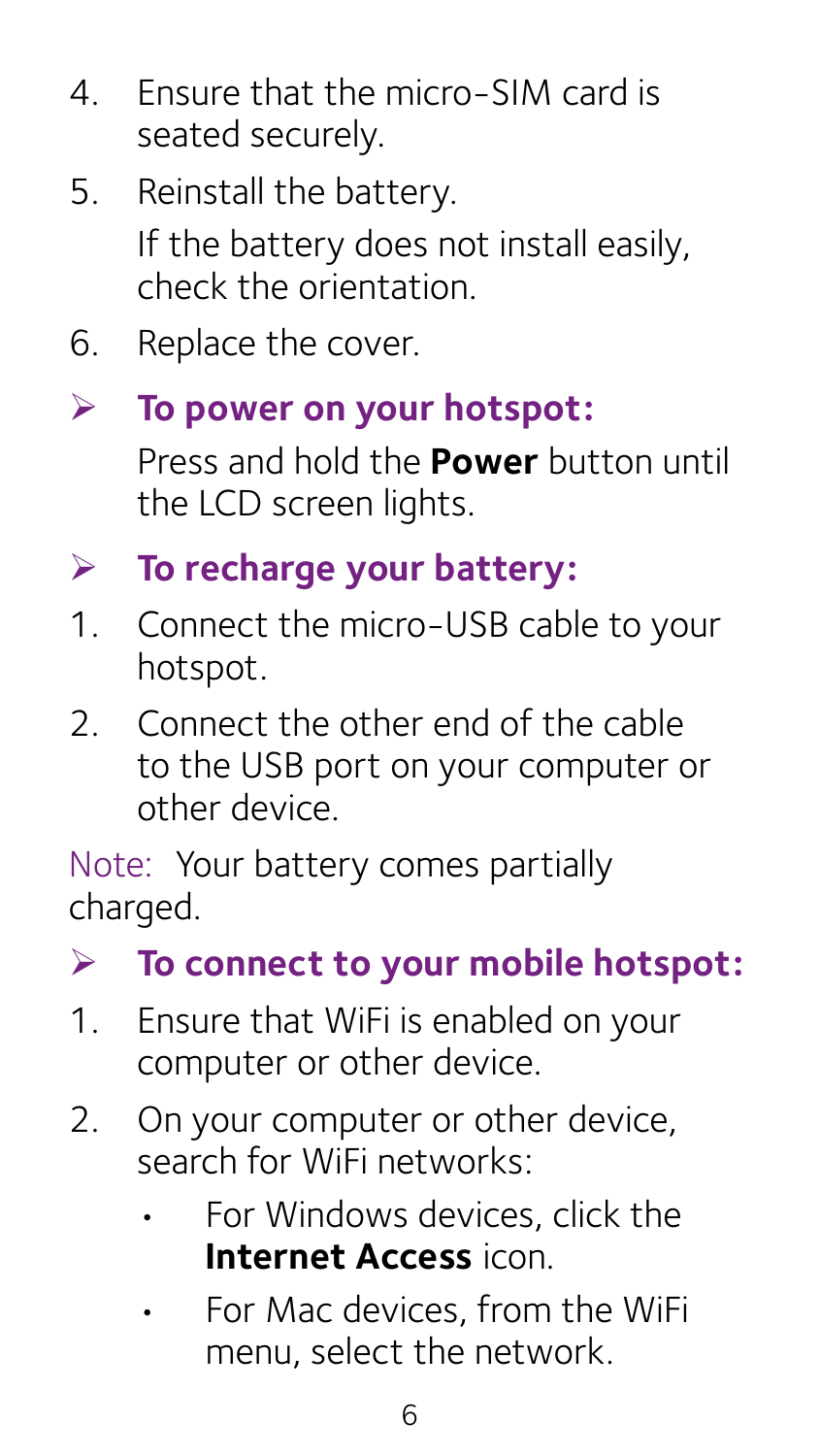- For tablets, look for a settings option.
- 3. Select the WiFi name displayed on your LCD screen.
- 4. Enter the WiFi password exactly as it appears on the LCD screen. Passwords are case-sensitive. When a computer or mobile device connects to the hotspot, a 1 displays beside the WiFi icon on the LCD screen.

Note: For you to connect to the mobile broadband network, your SIM account must be active. If you use a prepaid or pay-as-you-go micro-SIM, the account balance must be positive.

5. If desired, launch your web browser and visit**<http://netgear.aircard>** to personalize your settings.

> The hotspot is completely secured using its default security settings.

Note: If you see a message indicating that the mobile broadband is disconnected, you might need to add an APN. For information about adding APNs, refer to the user manual.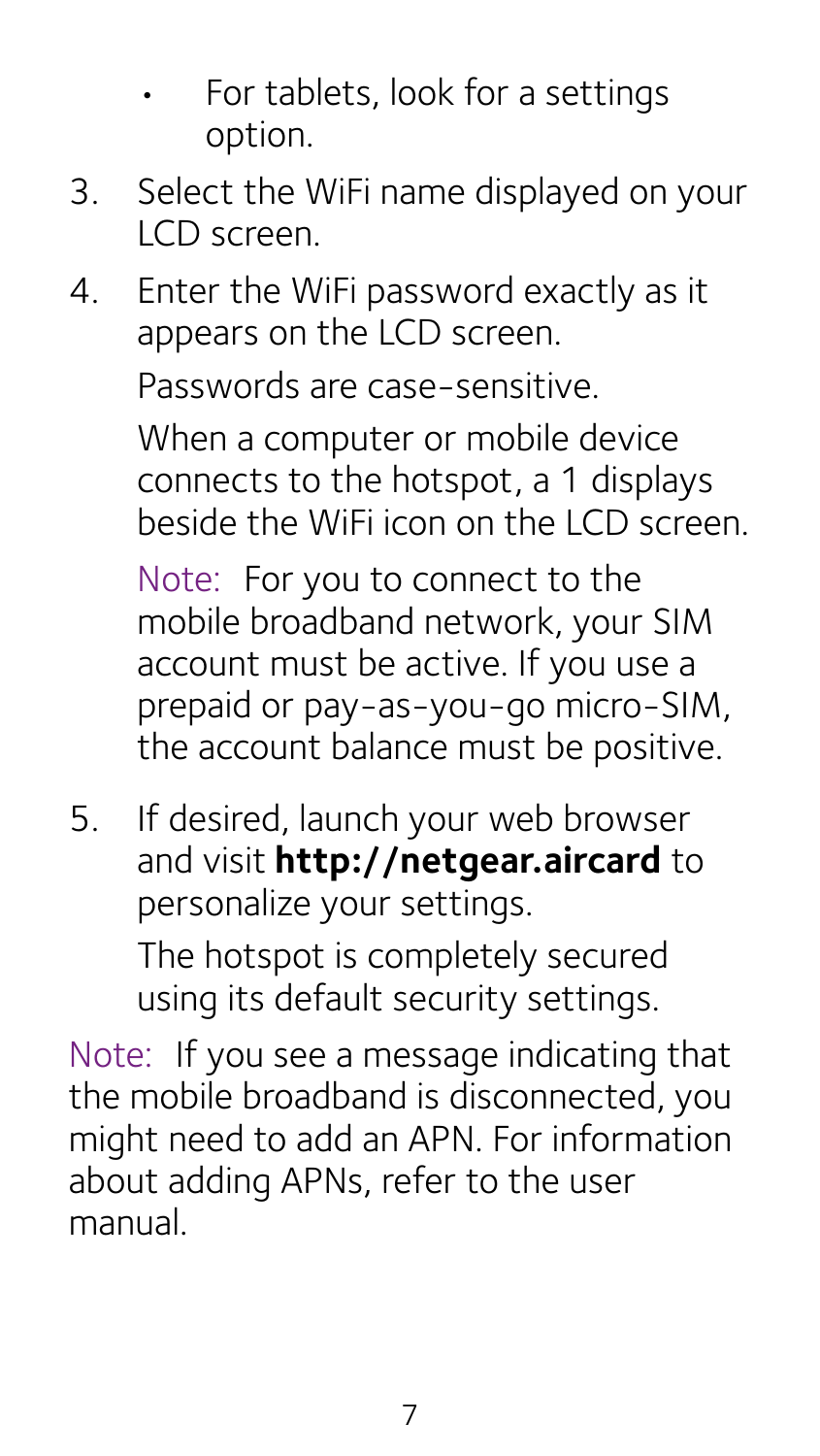## **Hotspot Web Page**

On the hotspot web page, you can do the following:

- Change the WiFi SSID, WiFi password, admin password, and WiFi encryption
- Set autoconnect options
- • View data usage
- • Read SMS messages
- • View alerts
- • View and change other settings
- • Check device status
- ¾ **To access your hotspot web page:**
- 1. Launch a web browser from a computer or WiFi device that is connected to the network.
- 2. Enter **http://netgear.aircard**.
- 3. Enter the administrator login password. The default password is **password**. The hotspot web page displays.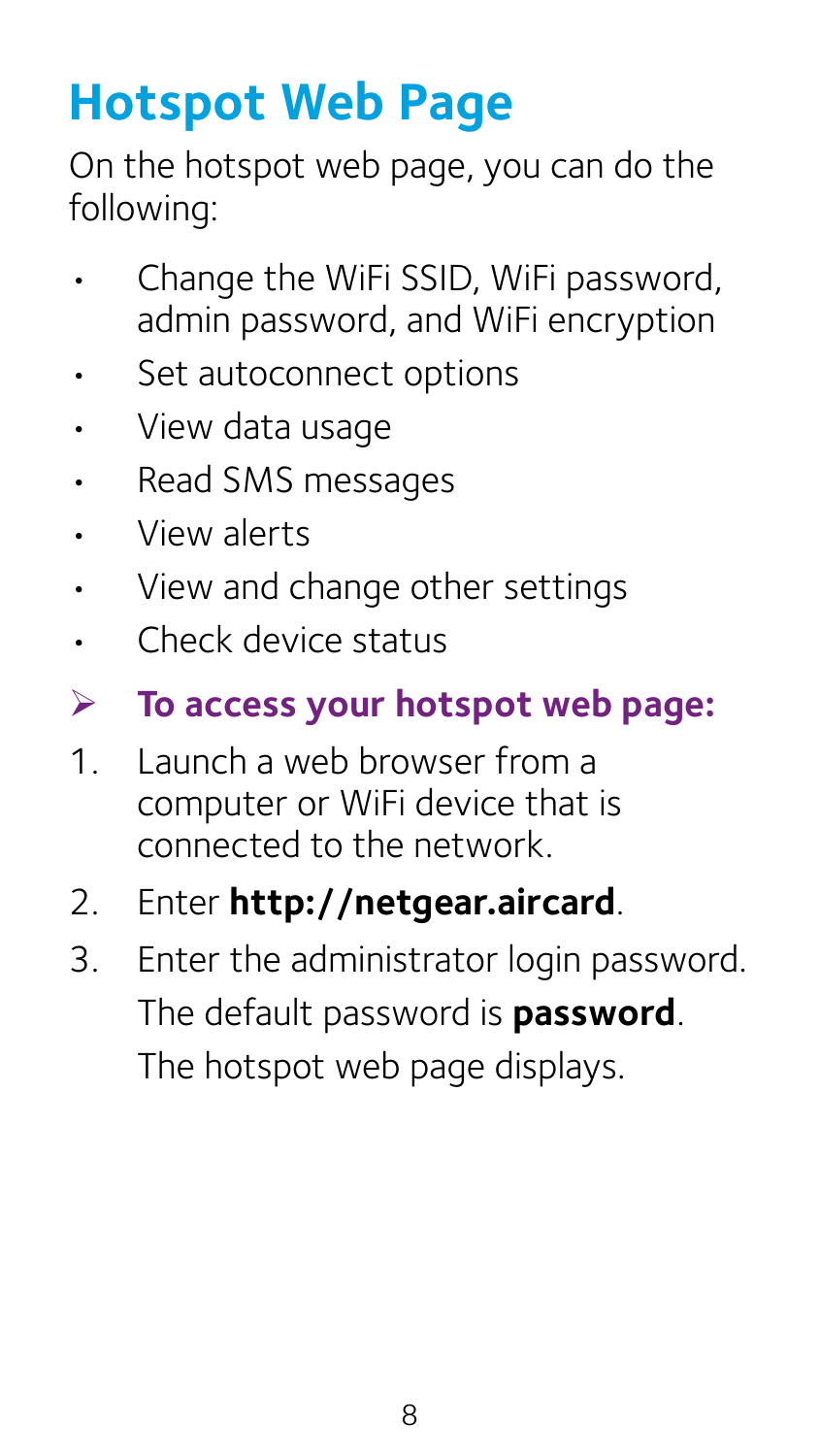## **Change Security Settings**

The WiFi network name and admin password provide security. Your mobile hotspot comes with a randomly generated and secured WiFi network name (SSID) and password that you can continue to use as is. Read this section if you want to change your security settings.

#### ¾ **To change the WiFi network name:**

- 1. Launch a web browser from a computer or WiFi device that is connected to the hotspot.
- 2. Enter **http://netgear.aircard**.
- 3. Enter the administrator login password. The default password is **password**. The hotspot web page displays.
- 4. Select **WiFi > Options**.
- 5. Enter a new WiFi network name.
- 6. Click the **Submit** button.

#### ¾ **To change the WiFi password:**

- 1. Launch a web browser from a computer or WiFi device that is connected to the hotspot.
- 2. Enter **http://netgear.aircard**. The hotspot web page displays.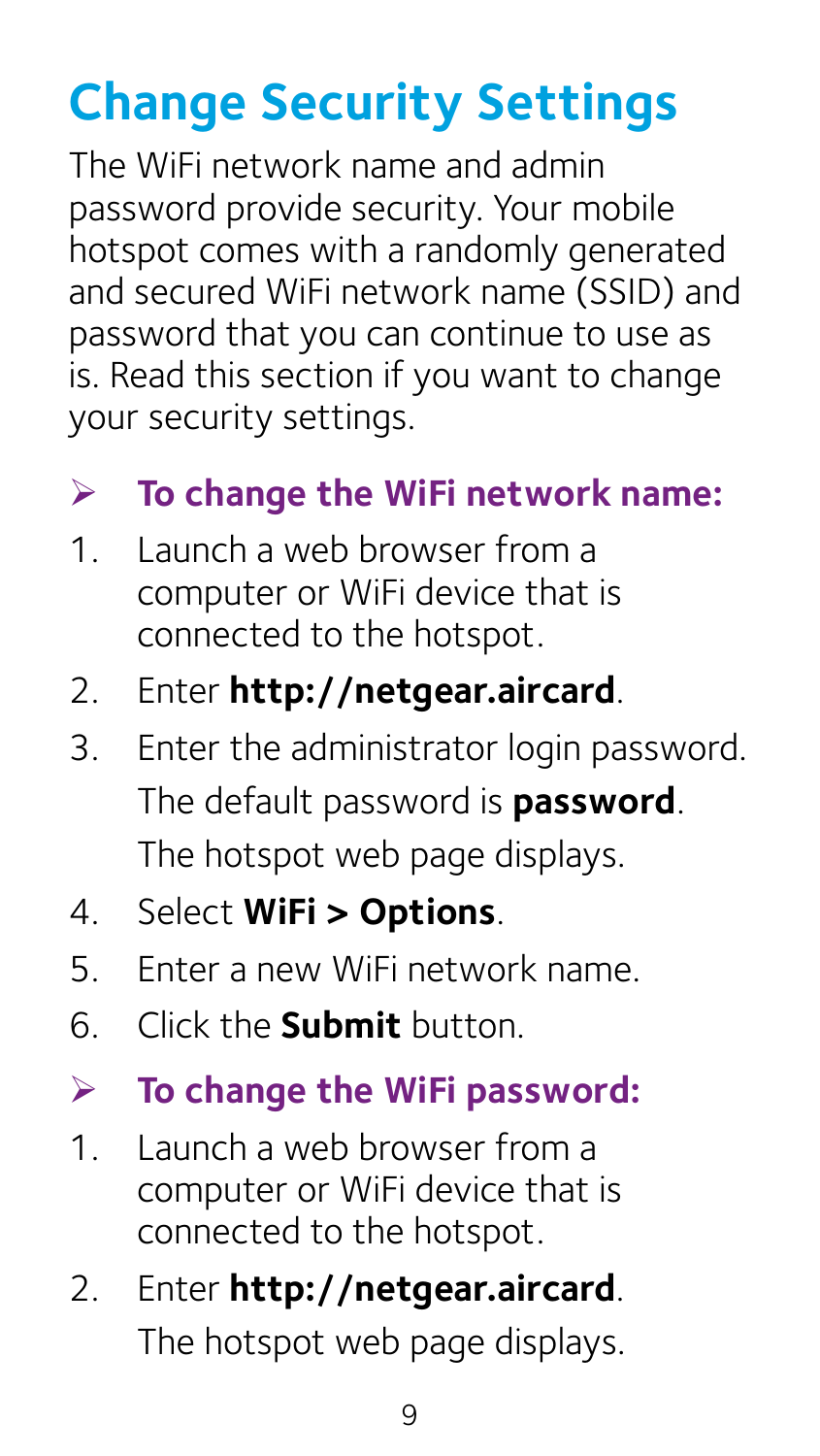- 3. Enter the administrator login password. The default password is **password**. The hotspot web page displays.
- 4. Select **WiFi > Options**. The WiFi options screen displays.
- 5. Enter a new WiFi password.

If you change your password, be sure to keep a record of it and store it in a safe place.

6. Click the **Submit** button.

Your changes are saved.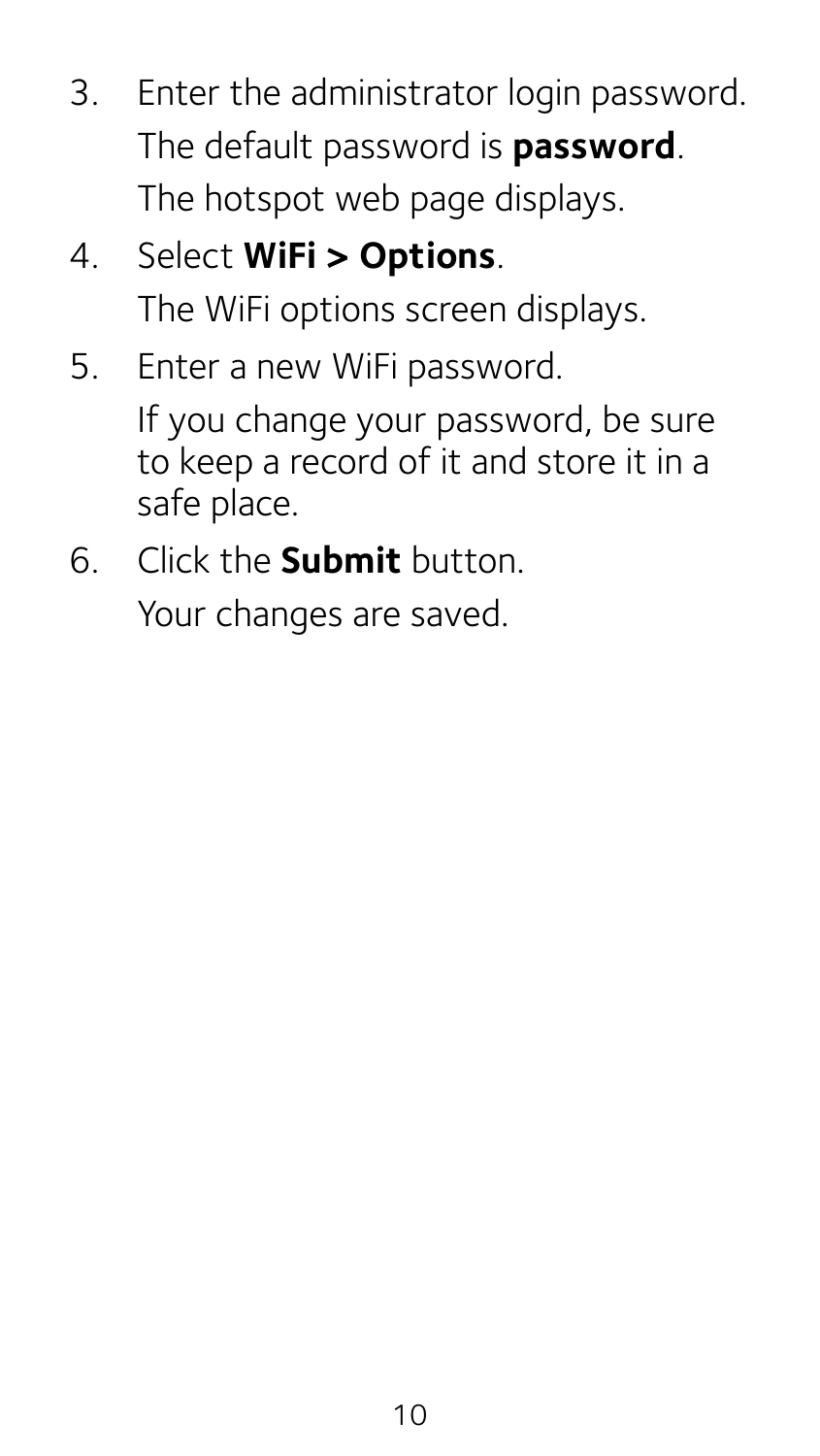## **Connect Devices**

You can add devices to your network using a WiFi network manager or WPS if the device has WPS capability.

Note: WPS enables you to connect WPSenabled devices to a WiFi network without using a keyboard.

#### ¾ **To connect additional WiFi-capable devices:**

- 1. Open the WiFi network manager on your computer or other WiFi device (smartphones, tablets, media players, cameras, and so on).
- 2. Select the WiFi network name displayed on the LCD screen.
- 3. Enter the WiFi password displayed on the LCD screen.
- 4. Launch your browser.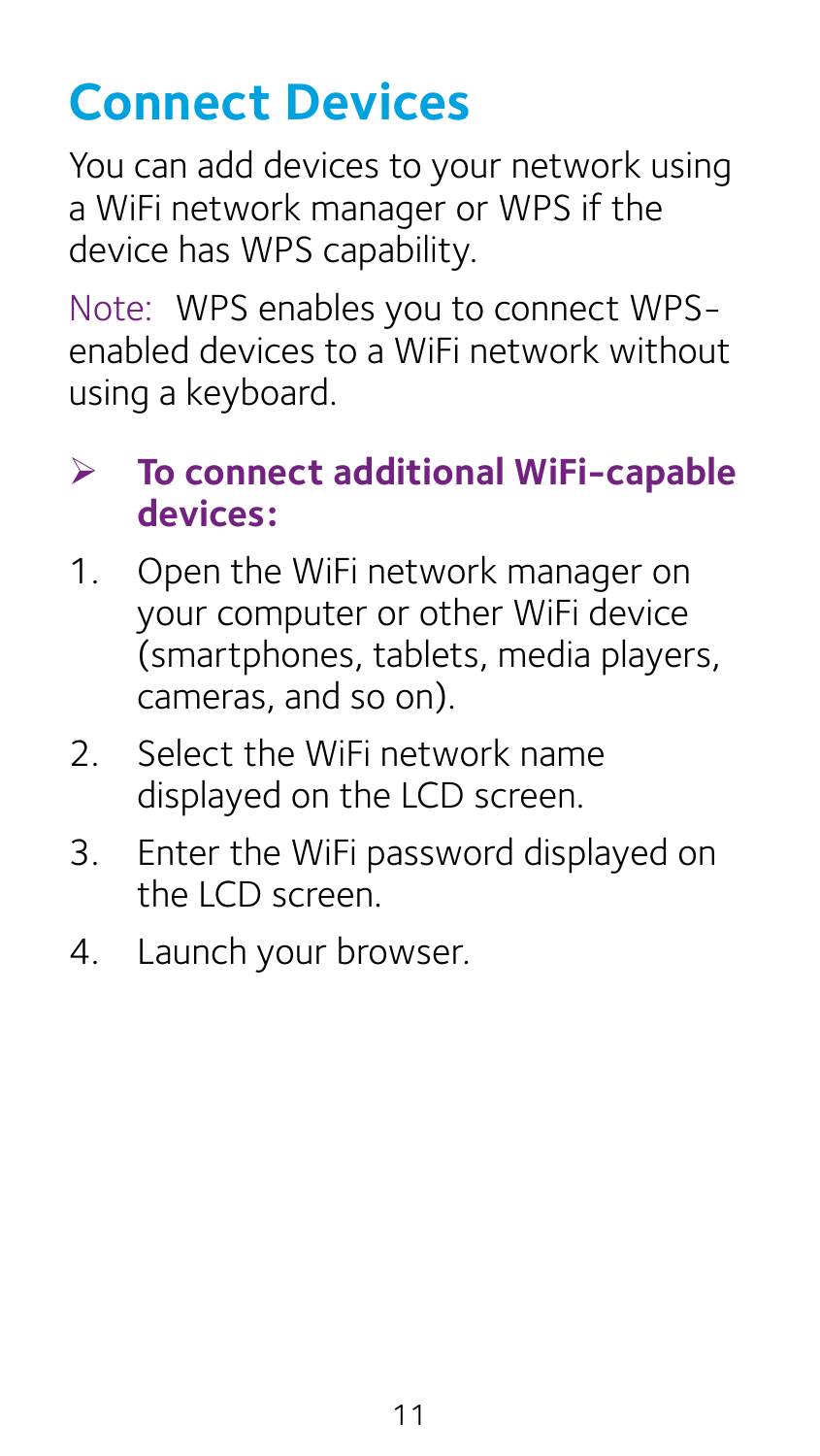#### ¾ **To connect with devices using WPS:**

- 1. Press the **Power** or **Navigation** button to awaken the LCD screen.
- 2. Press the **Navigation** button until WPS setup screen displays.



- 3. To activate WPS, press the **Power** button.
- 4. Within two minutes, press the **WPS** button on the device that you want to connect to your WiFi network.

The hotspot and the WiFi device automatically communicate and establish a connection.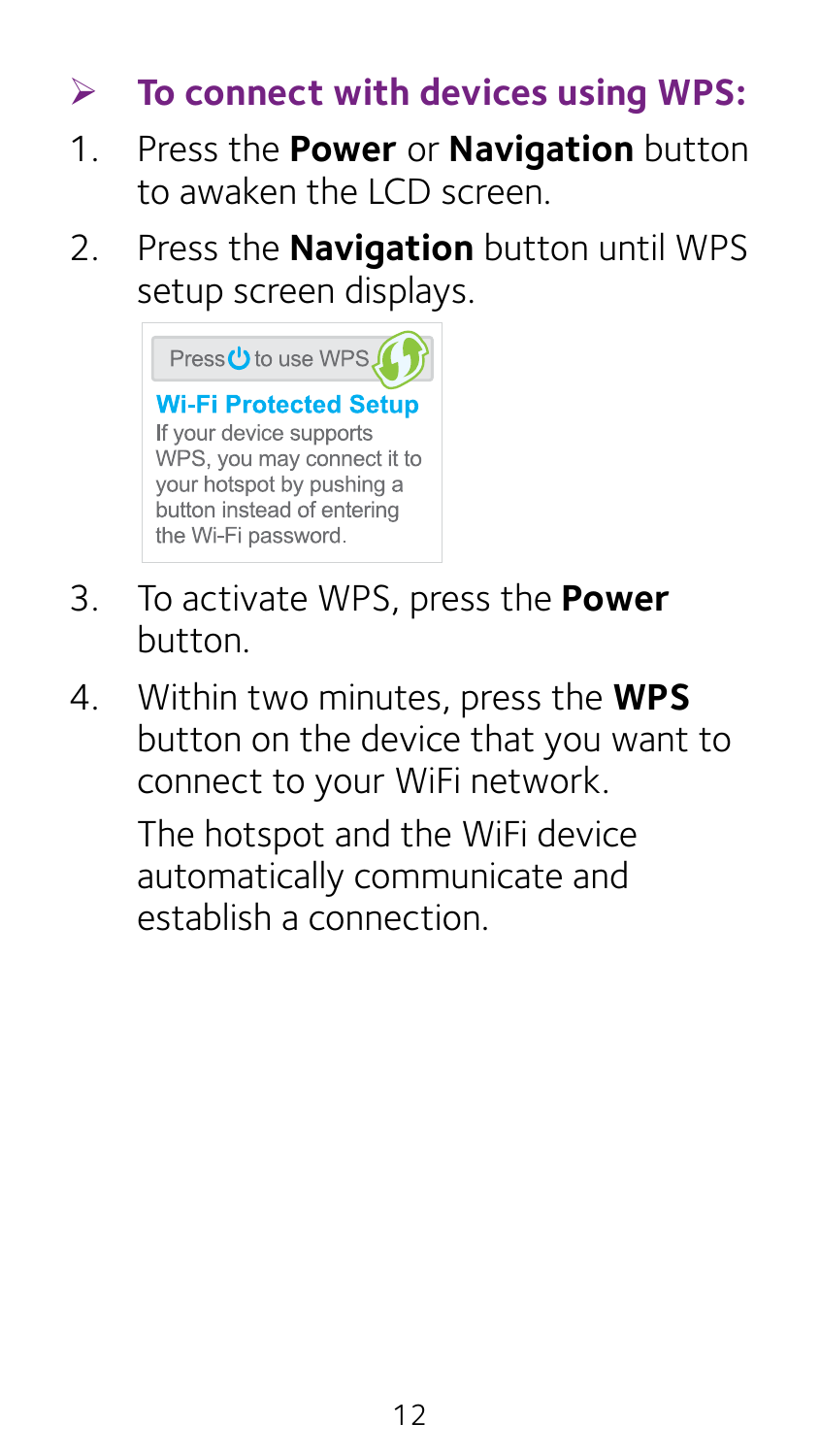## **Monitor Data Usage**

You can monitor data usage using either the LCD screen or the web page. Visit the hotspot web page to configure your monthly data usage.

#### ¾ **To view data usage on the LCD screen:**

Awaken the LCD screen by pressing either the **Power** or the **Navigation** button.

#### ¾ **To configure your monthly data usage:**

- 1. Launch a web browser from a computer or WiFi device that is connected to the hotspot.
- 2. Enter **http://netgear.aircard**.
- 3. Enter the administrator login password. The default password is **password**.
- 4. Under Billing Cycle, enter the monthly start date when your monthly data usage will automatically reset.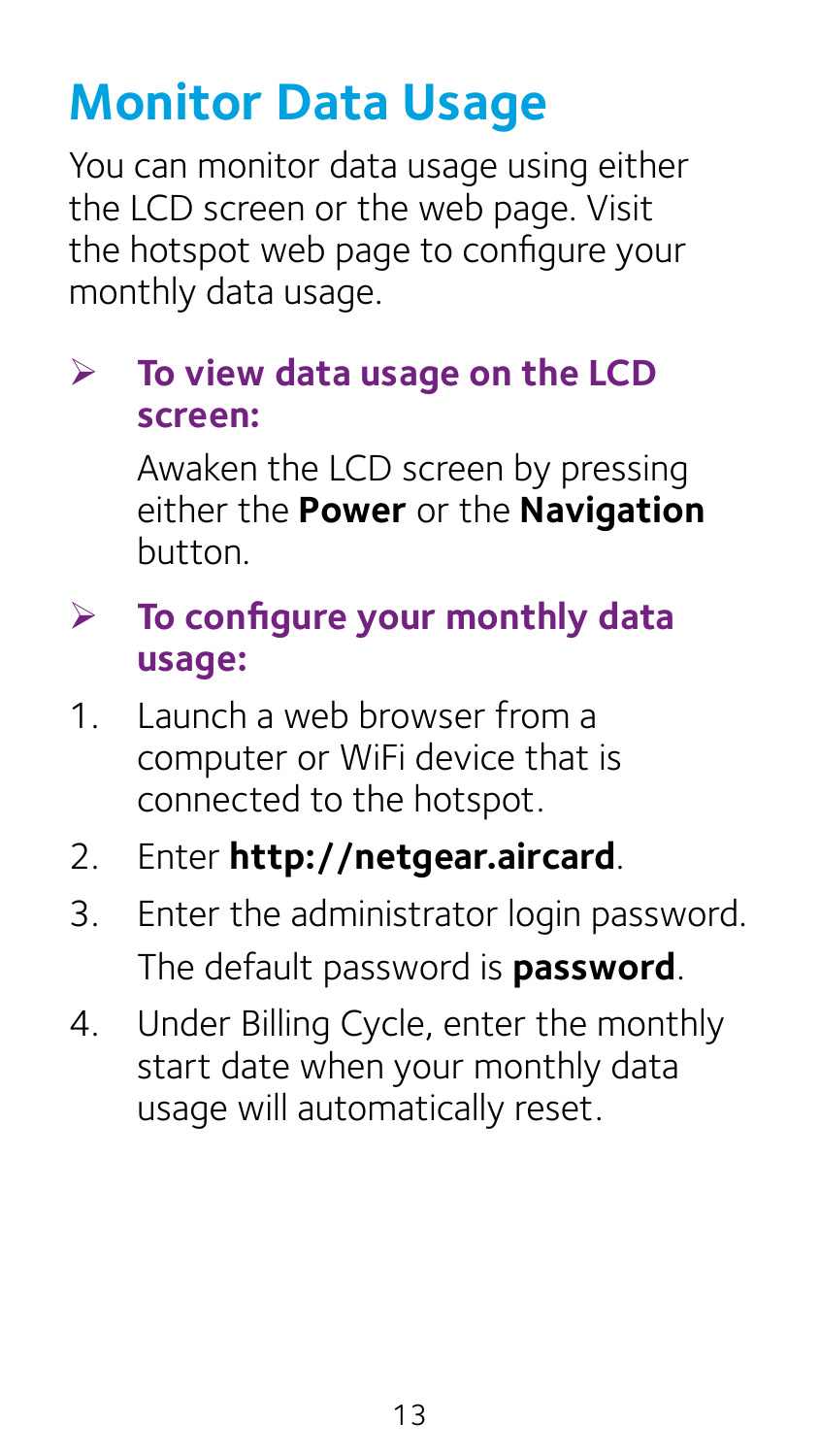## **Frequently Asked Questions**

#### **Should I change my access point name (APN)?**

You do not need to change or set up your APN if your mobile broadband service is working.

You do need to change your APN if an alert displays on the LCD screen either prompting you to do so, or asking you to confirm the APN settings by accessing the hotspot web page.

Note: For information about APNs, refer to the user manual.

#### **How do I go back to the hotspot web page?**

Launch a web browser from a computer or WiFi device that is connected to the network and enter **http://netgear. aircard** or **http://192.168.1.1**.

#### **What is my admin password?**

The default administrator login password is **password**.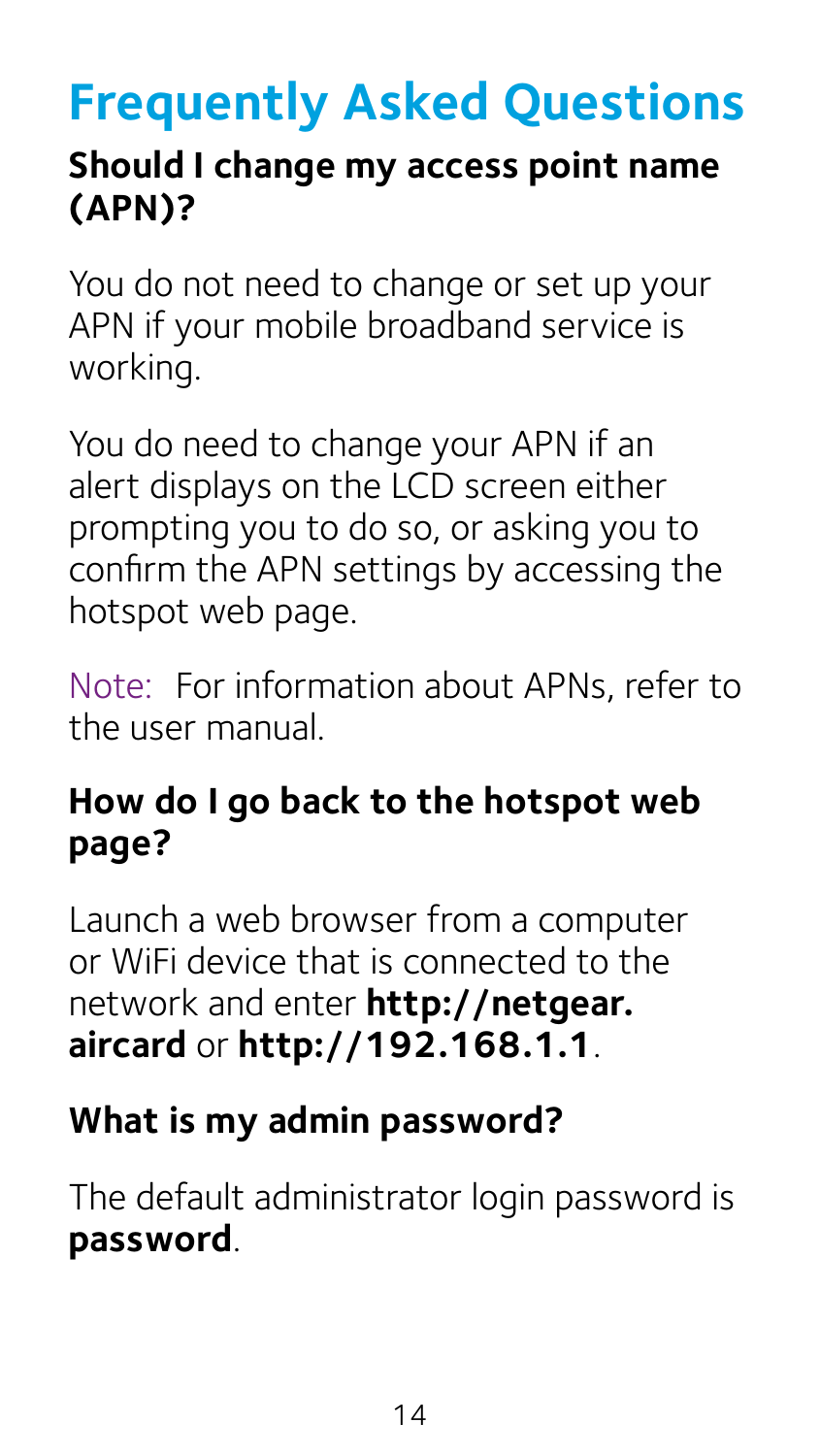#### **What do I do if I changed the WiFi password or administrator login password and then forgot it?**

Reset the hotspot to the factory defaults. To reset the hotspot, press and hold the **Navigation** and **Power** buttons for five seconds.

#### <span id="page-14-0"></span>**Why can't my hotspot connect to the Internet?**

Confirm that your device is able to connect to your hotspot:

- Verify that you are connecting with the correct WiFi SSID and password.
- Check WiFi card stability by turning the WiFi on the computer or WiFi device off and then back on.
- Restart your computer and restart any WiFi device that is connected to the hotspot.
- Connect with another computer or WiFi device.
- • Turn off your hotspot, remove the battery, wait 10 seconds, return the battery, and power on your hotspot. Confirm that your hotspot is connected to the Internet.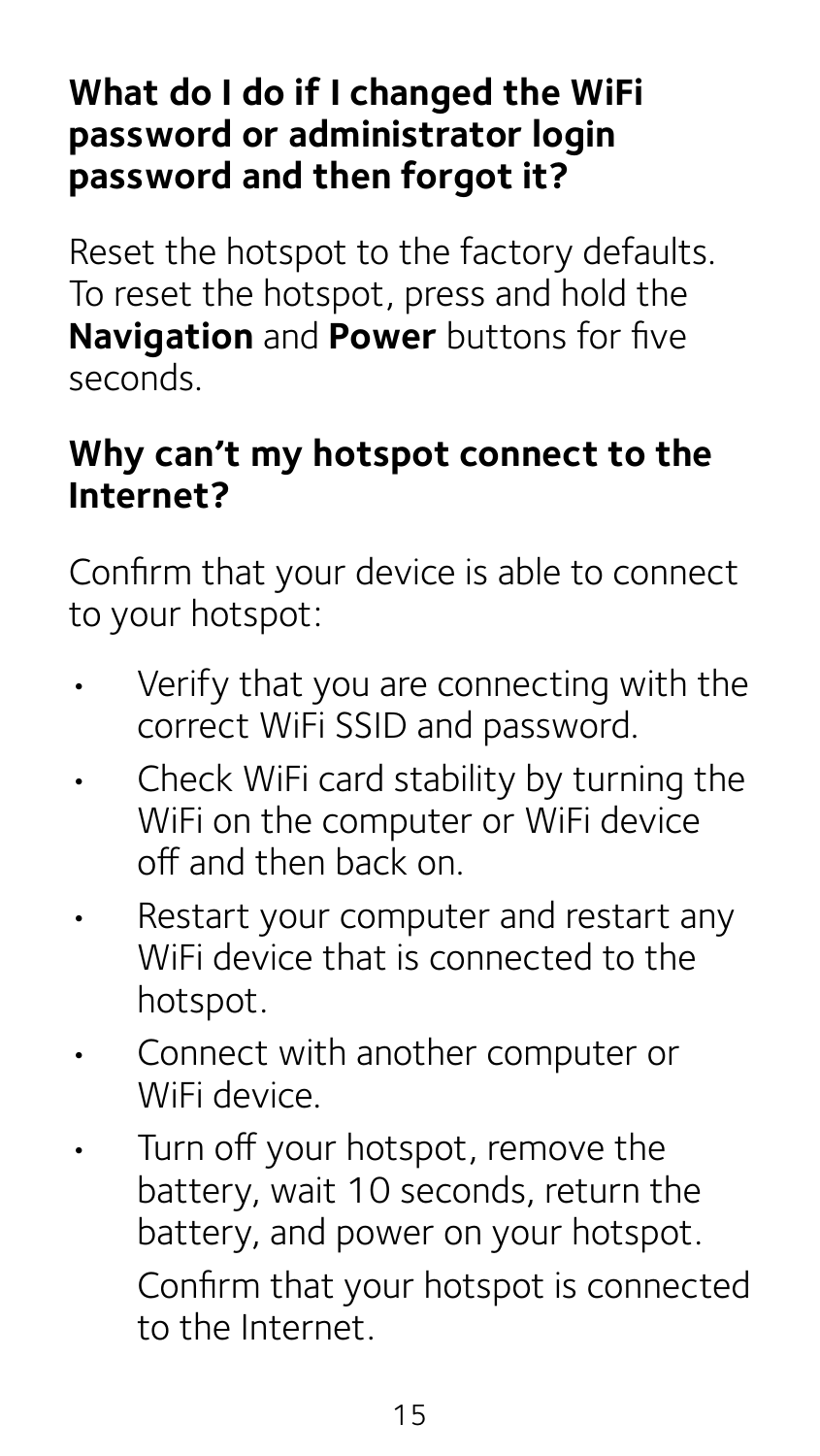Note: If you do not see the data activity icons  $\uparrow\downarrow$ , your hotspot is not connected to the Internet.

If your hotspot is not connected to the Internet, do the following:

- Check the alerts screen and resolve any outstanding issues.
- • If you are using a new micro-SIM card for the first time, confirm that your micro-SIM's APN and credentials are configured properly. Visit *http://netgear.aircard* and check your settings.
- Check your account details with your Internet service provider to see if your recharge credit expired.
- You might need to add an APN. For more information, refer to the user manual.

#### **Why can't I power on my hotspot?**

Ensure that the battery is inserted in the hotspot and that it is fully charged or is charging.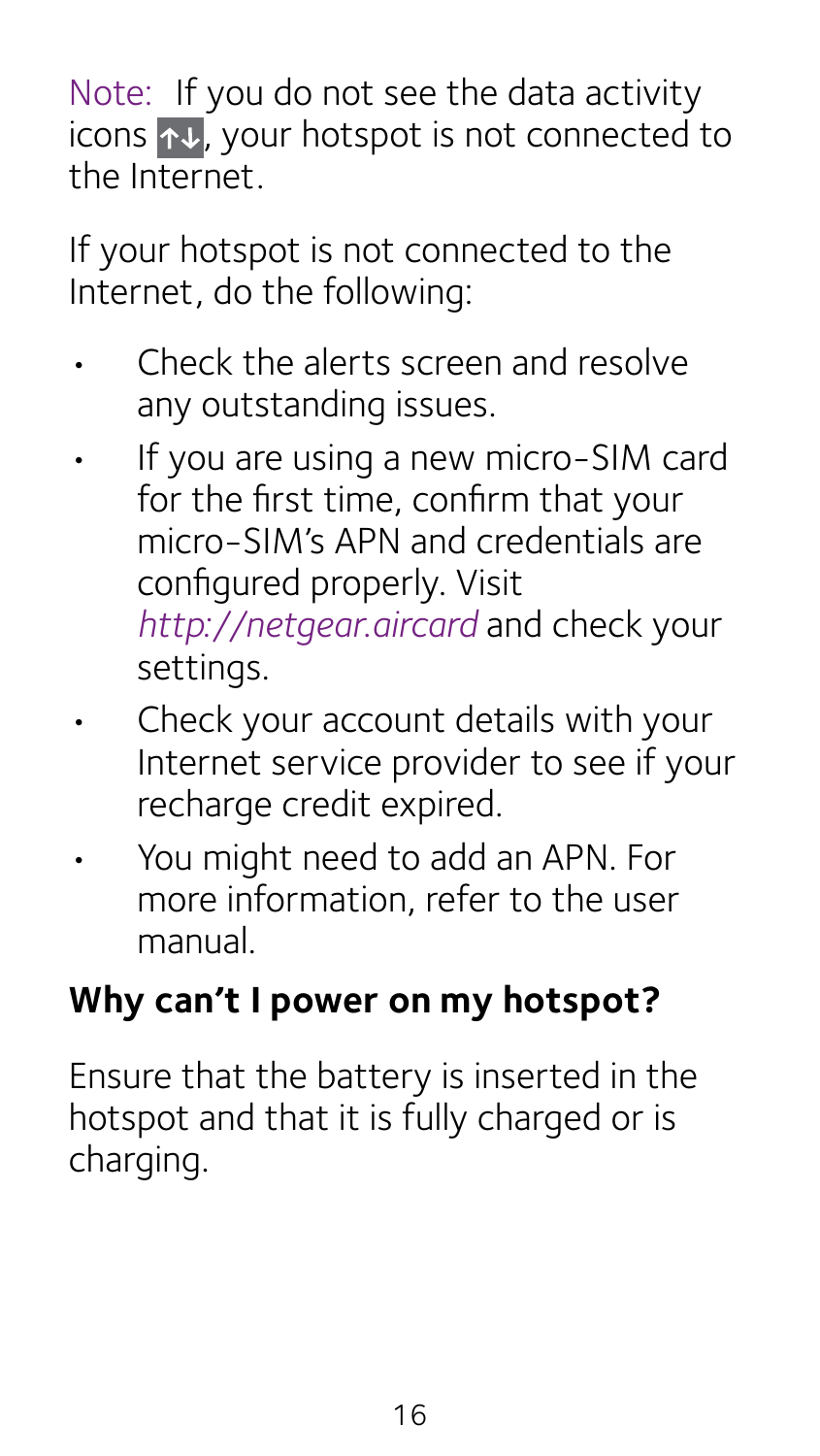## **Accessories**

The availability of the following accessories varies depending on your market:

#### **Ethernet and antenna charging cradle**.

A cradle provides in-dock hotspot charging and an Ethernet port and can enhance 3G/4G performance in areas with poor coverage.

**Extended battery**. The extended battery is rechargeable and lasts for up to 16 hours of active use.

**WiFi range extender**. An extender broadens your network coverage so that you can stay connected in every corner of your home and office.

**Antennas**. Antennas extend signal strength and range indoors or in fringe network areas.

For more information, visit *[http://www.netgear.com/](http://www.netgear.com/aircardaccessories) [aircardaccessories](http://www.netgear.com/aircardaccessories)*.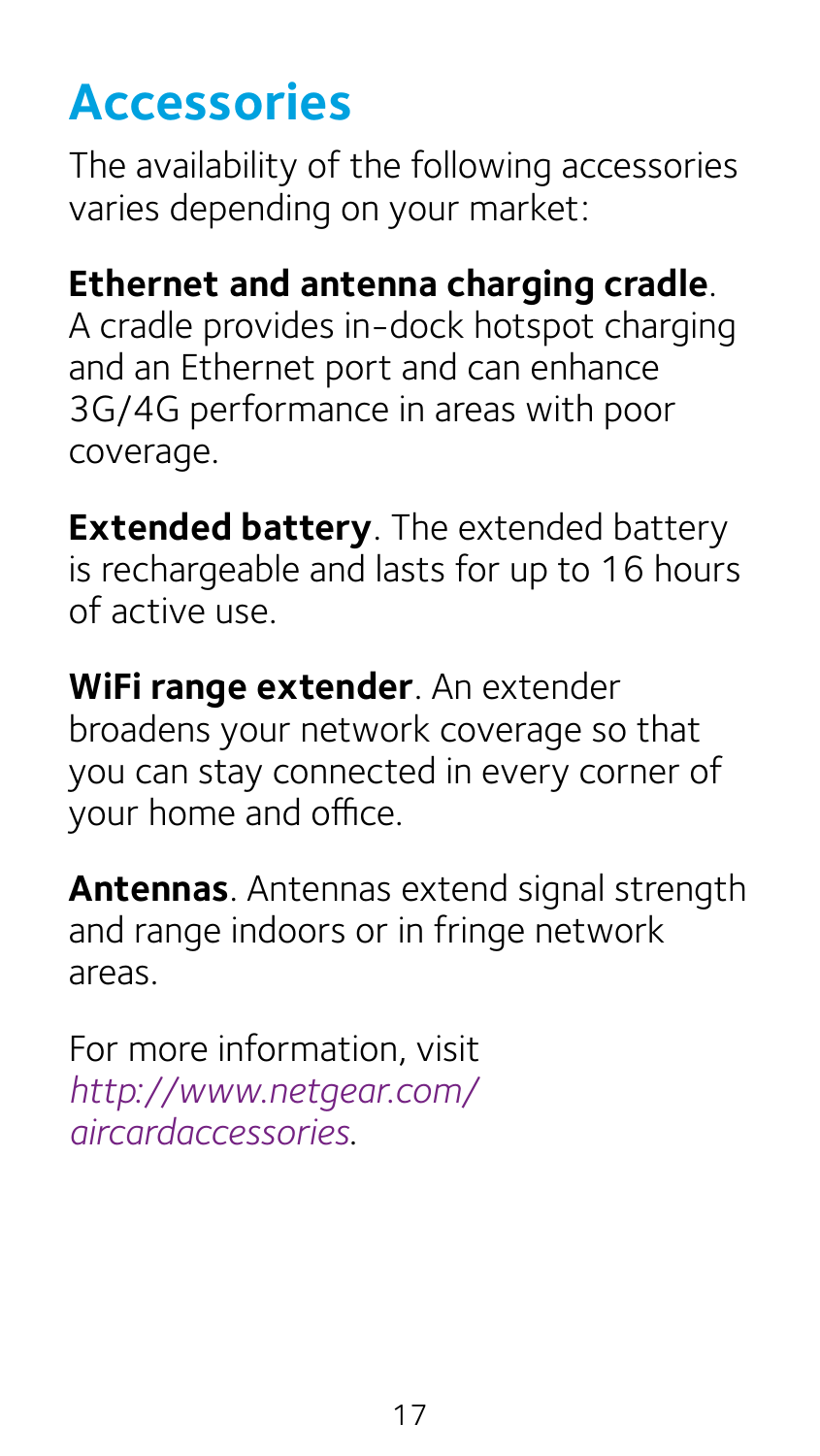## **Technical Specifications**

#### **Technical Specifications**

| Network<br>and band<br>frequency    | <b>LTE TDD.</b> Band 40 (2300 MHz)<br><b>3G WCDMA</b> , 2100 MHz<br>2G GSM. 900/1800 MHz |
|-------------------------------------|------------------------------------------------------------------------------------------|
| WiFi<br>connections                 | Up to 15 users                                                                           |
| Dimensions<br>(W×H×D)               | $110 \times 69 \times 14.6$ mm<br>4.3 x 2.7 x 5.75 inches                                |
| Weight                              | 127 q                                                                                    |
| <b>External</b><br>antenna<br>ports | TS9                                                                                      |
| Standby<br>time                     | Up to 300 hours                                                                          |
| Operating<br>systems                | Windows® 8.1, 8, Windows 7,<br>Vista SP2, and XP SP3<br>Mac OS 10.6.8 and later          |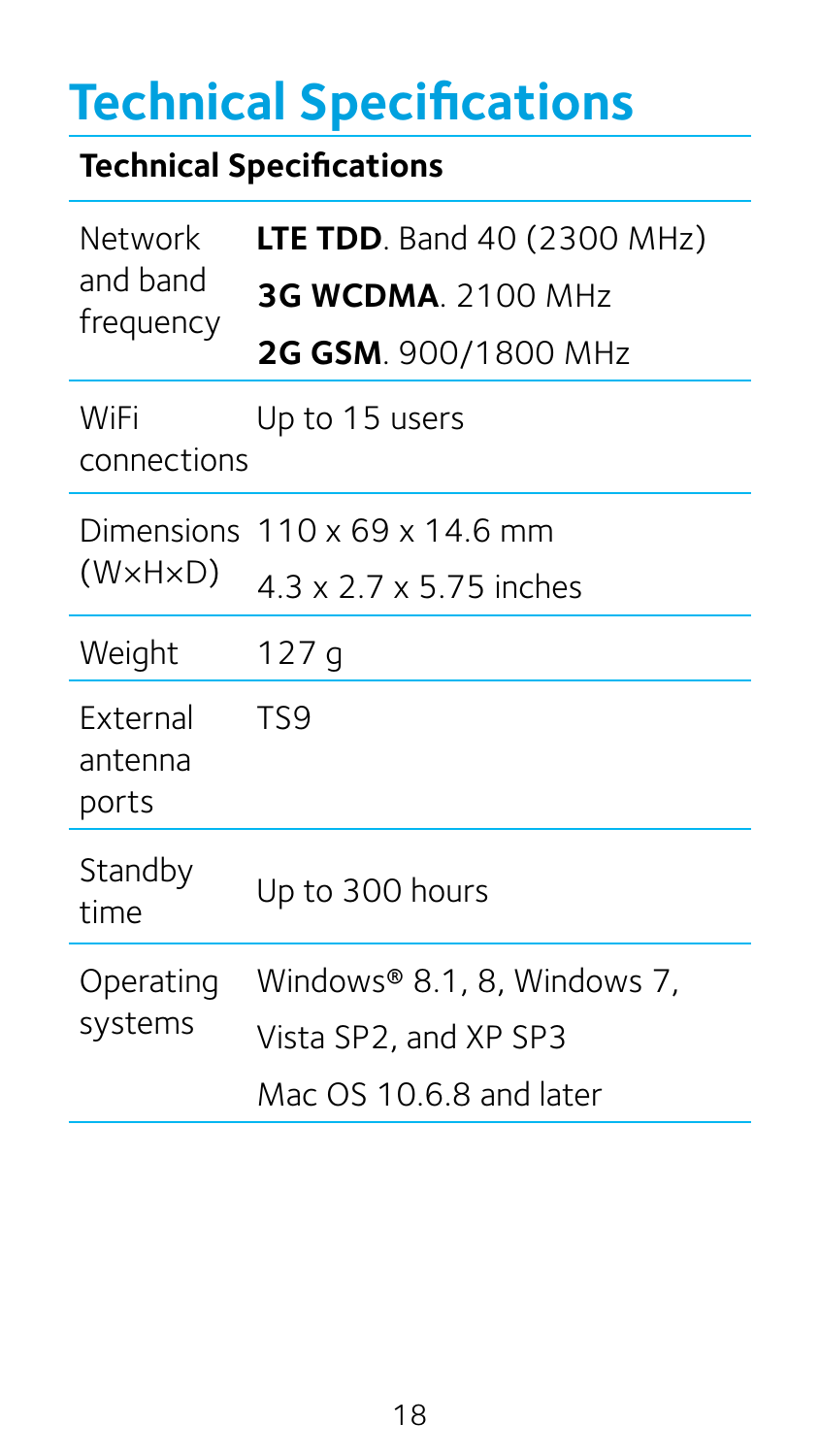## **NETGEAR AirCard App**





amazon

Download the complimentary mobile app from *[www.netgear.com/AirCardApps](http://www.netgear.com/AirCardApps)*. Use this app to view your hotspot's settings, connection status, and data usage information from your smartphone or tablet.